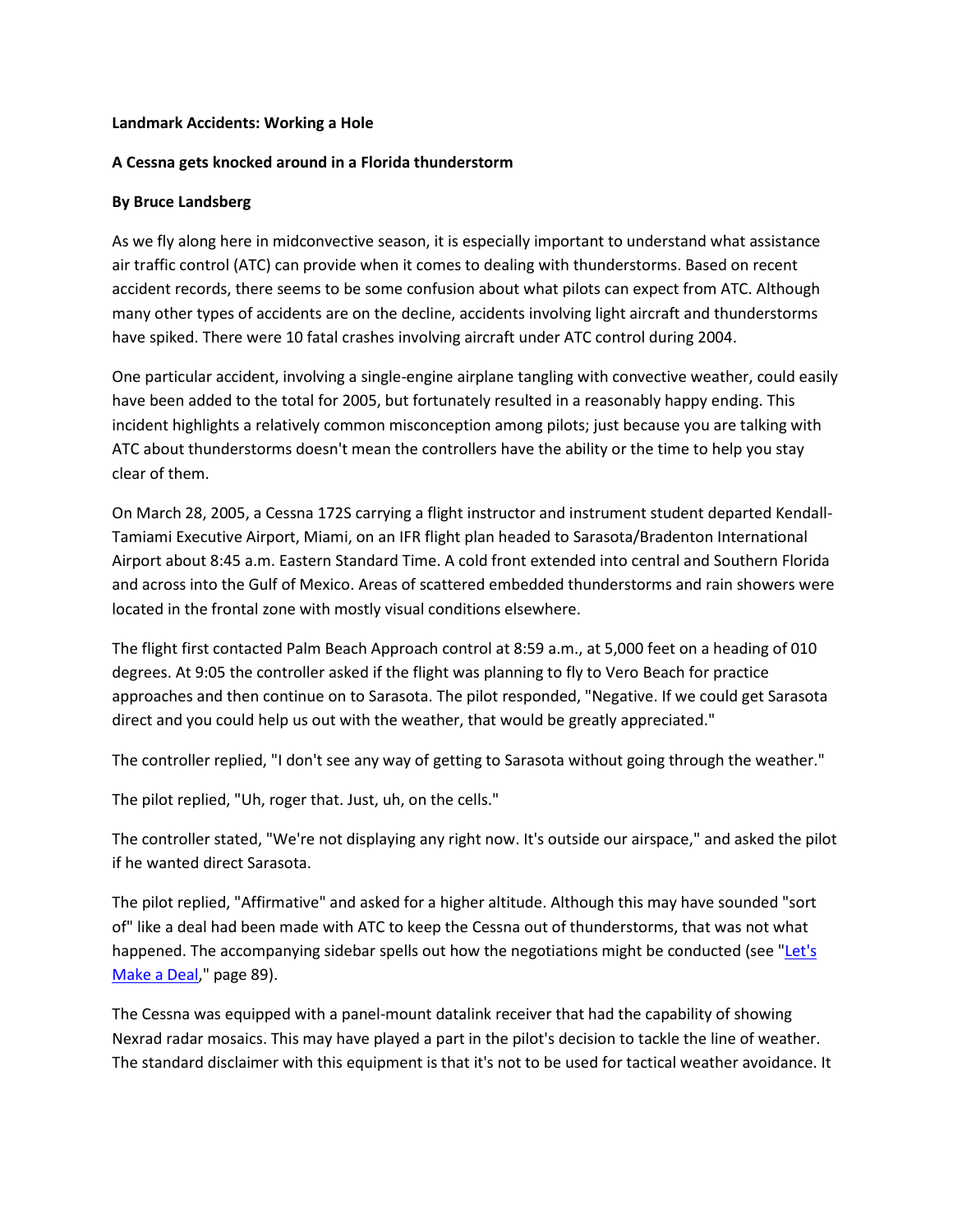displays precipitation and typically updates every few minutes. This is similar to the Center controller's display.

The Cessna was assigned 6,000 feet and given a vector of 290 degrees toward Sarasota. From 9:08 to 9:10 a.m., Palm Beach Approach assigned several vectors for traffic separation, ending with the aircraft flying 270 degrees. At 9:13, the pilot again requested higher altitude, and was cleared to 8,000 feet. As the Cessna was flying toward the front it was evident the pilot was attempting to maintain visual contact above the lower clouds to avoid the buildups.

# **The hole**

At 9:14 a.m., the Miami Center controller asked Palm Beach to vector a different aircraft, on a 300 degree heading, toward a hole in the weather northwest of Palm Beach International, near Pahokee, Florida. The Palm Beach controller advised that pilot that there was a line of weather extending about 30 miles. At 9:15, the Palm Beach controller advised the Cessna, "Apparently at your one o'clock and about 35 miles [there] is a hole the Center's working. We've got to keep you westbound for now; expect a turn that way shortly." The Cessna pilot acknowledged. Most of us would probably believe that ATC was advising us on the weather.

At 9:19 a.m., there was additional coordination between Miami and Palm Beach concerning other aircraft being vectored for weather. At 9:22, the Palm Beach controller instructed the Cessna to fly 290 degrees, and at 9:25 the flight was handed off to Miami Center. The Center controller acknowledged and issued the Fort Myers altimeter setting. At 9:28, the controller transmitted, "November-Five-Eight-Nine, after deviations permitting, proceed direct Sarasota and advise." The pilot acknowledged direct Sarasota and stated that he would advise on deviations. This was the controller's way of saying that the Cessna pilot was largely on his own to stay clear of the thunderstorms. At 9:34:12, the pilot asked, "Center, Five-Eight-Nine, how's the weather look in front of us?"

The controller responded, "Five-Eight-Nine, I'm showing a line of precipitation that extends five miles along your route of flight; then you should be clear until you get about 25 southeast of Sarasota." The controller did not provide any intensity information. Things were about to get interesting.

At 9:37:23, the Cessna pilot transmitted, "Center, I got an emergency."

The controller responded, "Aircraft calling the Center, state your emergency and intentions."

At 9:37:40, the pilot continued, "Five-Eight-Nine...I'm in some serious weather. Can you help us out?"

The controller responded, "Five-Eight-Nine, maintain 8,000 feet. If feasible, turn right heading 090, weather permitting. Five-Eight-Nine, your present position, ah, heading 090 or right 100 degrees heading should get you clear of the weather soonest."

At 9:38:04, the Cessna transmitted, "I can't see a thing. We're showing 1,500 feet." The controller advised that there was no other traffic in the vicinity. At 9:38:31, the controller asked if the flight was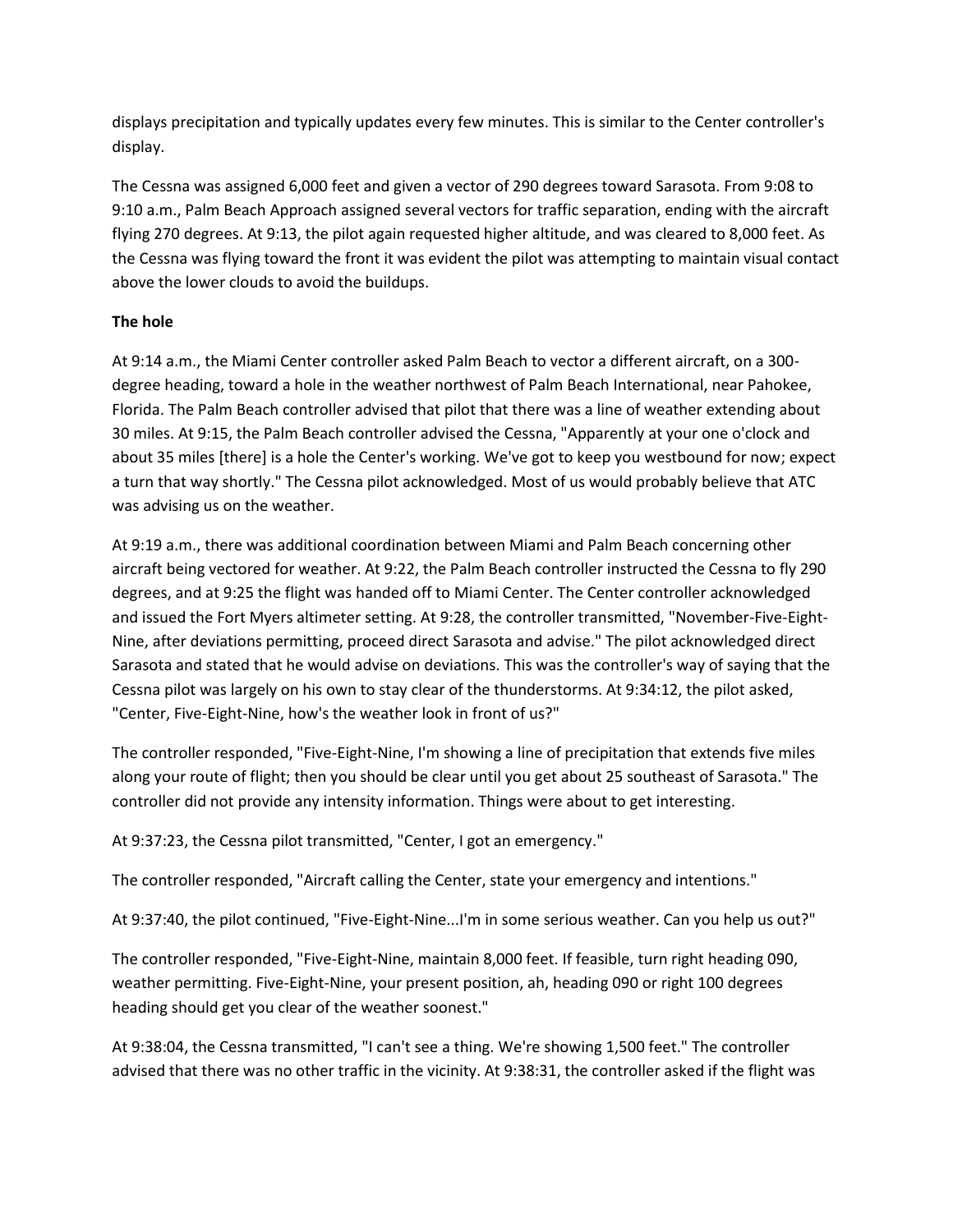clear of the clouds, and the pilot replied that it was not. The controller recommended an easterly heading to clear the precipitation.

The pilot responded, "I'm trying, I'm trying." At 9:39:11, the controller reported that he'd lost radar contact. About 40 seconds later radar contact was reestablished, and the controller verified the aircraft's position as three miles northeast of Pahokee.

The controller advised that the present heading, or slightly to the right, would allow the Cessna to exit the weather in about three miles. At 9:42:23, the controller again advised that radar contact was lost and asked for an altitude report. The pilot transmitted, "We're still in trouble, we're still in...." The controller asked the pilot to say again, but the reply was unreadable. At 9:42:55, the CFI in the Cessna stated, "OK, we are...got Okeechobee here." The controller asked for an altitude report and the pilot replied, "Ah, 500." The controller concurred and reported the Cessna nearing the edge of the weather in a mile or less.

At 9:43:25, the controller told the CFI that the minimum safe altitude in his vicinity was 1,300 feet, and he instructed him to climb and maintain 8,000 feet.

The pilot refused and requested, "We need to go back to the airport." The controller asked for the nature of the emergency and the preferred destination.

The pilot replied, "OK, uh, we're coming out of fine precipitation — we've got it covered, uh, we're coming out of precipitation. We got the land down below us so we're OK now."

The controller acknowledged and again asked the pilot for his intentions. The pilot then requested direct to the nearest airport. At 9:44:35, the controller handed the Cessna off to Palm Beach Approach for vectors to the nearest airport.

# **Getting it on the ground**

At 9:45 a.m. the CFI said that he wanted to "land at the nearest airport." The controller asked if the aircraft was in visual conditions. The pilot replied, "That's affirmative, that's affirmative; uh, if we could get to Palm Beach I'd greatly appreciate it." The Palm Beach controller confirmed the 172's location 10 miles northeast of Pahokee.

The nearest airport was North Palm Beach County General Aviation Airport. The controller continued, "I can get you to Palm Beach or I can get you to North County. Your closest airport right now is North County."

The pilot responded, "OK, uh, we're OK for now. If we could get to Palm Beach, that would be great." The flight was instructed to fly 100 degrees for vectors to the right downwind for Runway 27R at Palm Beach International Airport.

At 9:47 the controller asked if the Cessna was experiencing any problems and the CFI replied, "Roger, we're OK right now." The controller then advised that the Palm Beach winds were 220 degrees at 22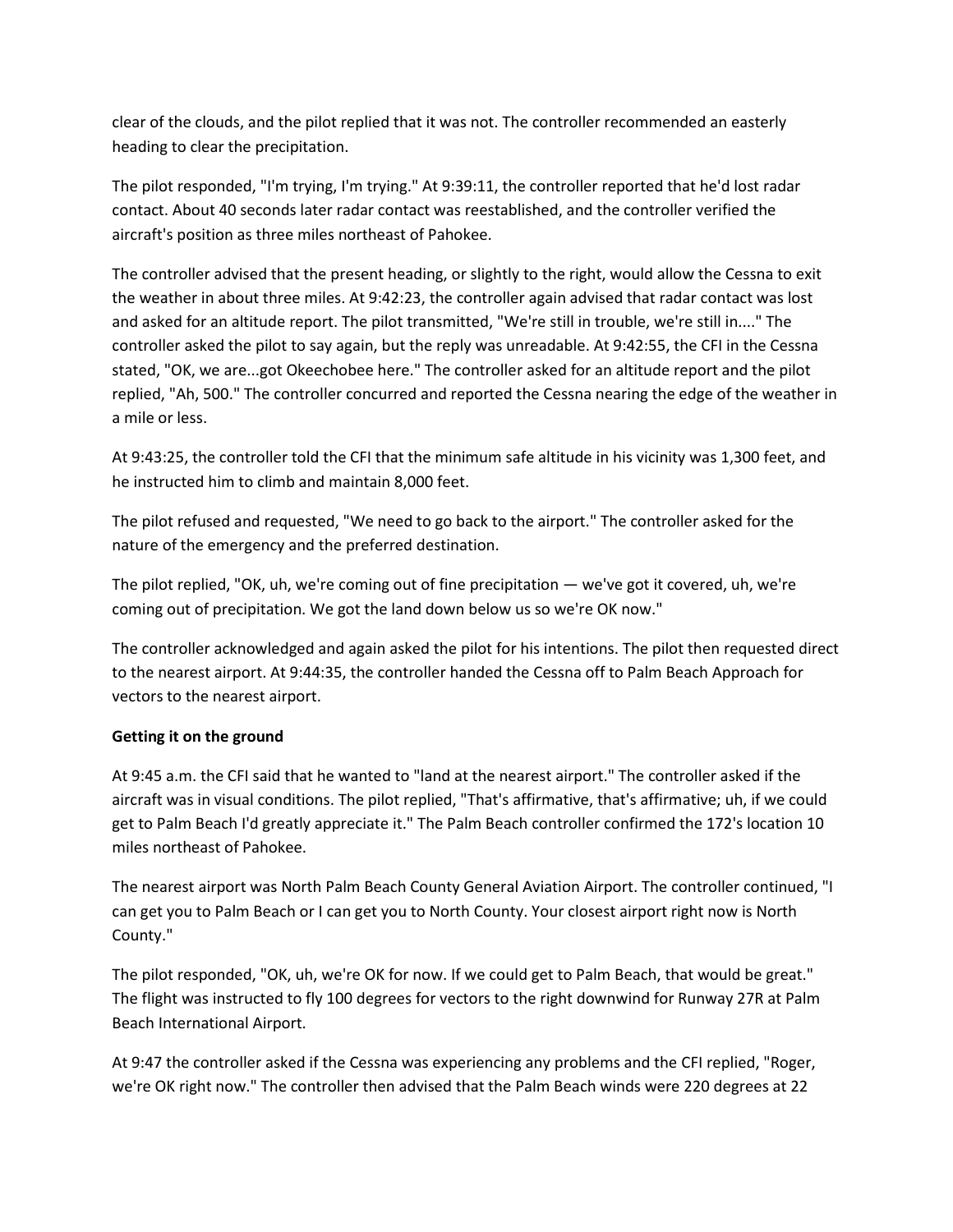knots. The pilot acknowledged and then asked if the controller showed any thunderstorms in their path. He was now taking a more active role in staying clear of weather.

She replied, "Negative, sir."

At 9:51 the controller again queried the flight's status. The pilot responded, "Oh, we're doing fine. We're back to normal operation."

The controller said, "OK, great. The wind at Palm Beach is 210 at 23 so you're going to have a really nice crosswind there."

The pilot acknowledged. At 9:52 the approach controller advised Palm Beach Tower that the Cessna that had been having "a lot of problems" was about 12 miles northwest of the airport, and requested that the Cessna be given the long runway for landing (27R).

At 9:54 the pilot advised the controller that he wished to declare an emergency because of structural damage to the aircraft, and asked for fire equipment to be standing by at the airport. The controller then asked if the aircraft was still flying all right, and the pilot reported that it was, but that he wanted to go direct to the airport. The controller then requested that Palm Beach Tower stop departures. She reported that the wind was 220 degrees at 22 knots, that 27R remained the best runway, and that the flight should enter a right downwind.

The pilot replied, "OK, uh, just stay with us and we'll try to make it." At 9:56 the pilot asked, "Is there any way I can get a direct landing in?"

The controller responded, "November-Five-Eight-Nine, proceed direct to the airport, sir; you can land any runway you need to, sir; the winds are currently 220 at 22."

The pilot stated, "Uh, roger that; 220 at 22? I'm going to try to make Runway 27 Right."

The controller then advised the pilot that he was directly between North County airport and Palm Beach International, and said, "North County is off your left, if that will help any." The pilot elected to continue to Palm Beach.

From 9:56 to 10:02, the approach controller continued to provide wind updates to the pilot and relayed clearance for the pilot to land on any runway at Palm Beach. The aircraft landed safely on Runway 27R at 10:02.

# **From the cockpit**

The CFI later recounted his story. As he proceeded on the assigned heading, the CFI said the flight encountered rain and turbulence, so he elected to make a 180-degree turn and exit the precipitation. While performing the turn, the airplane encountered a downdraft, with an immediate altitude loss of about 2,000 feet, followed by increased turbulence. In the course of the turbulence encounter the door hinge pins fractured and the passenger side window burst and struck the right-side horizontal stabilizer. The CFI then declared an emergency.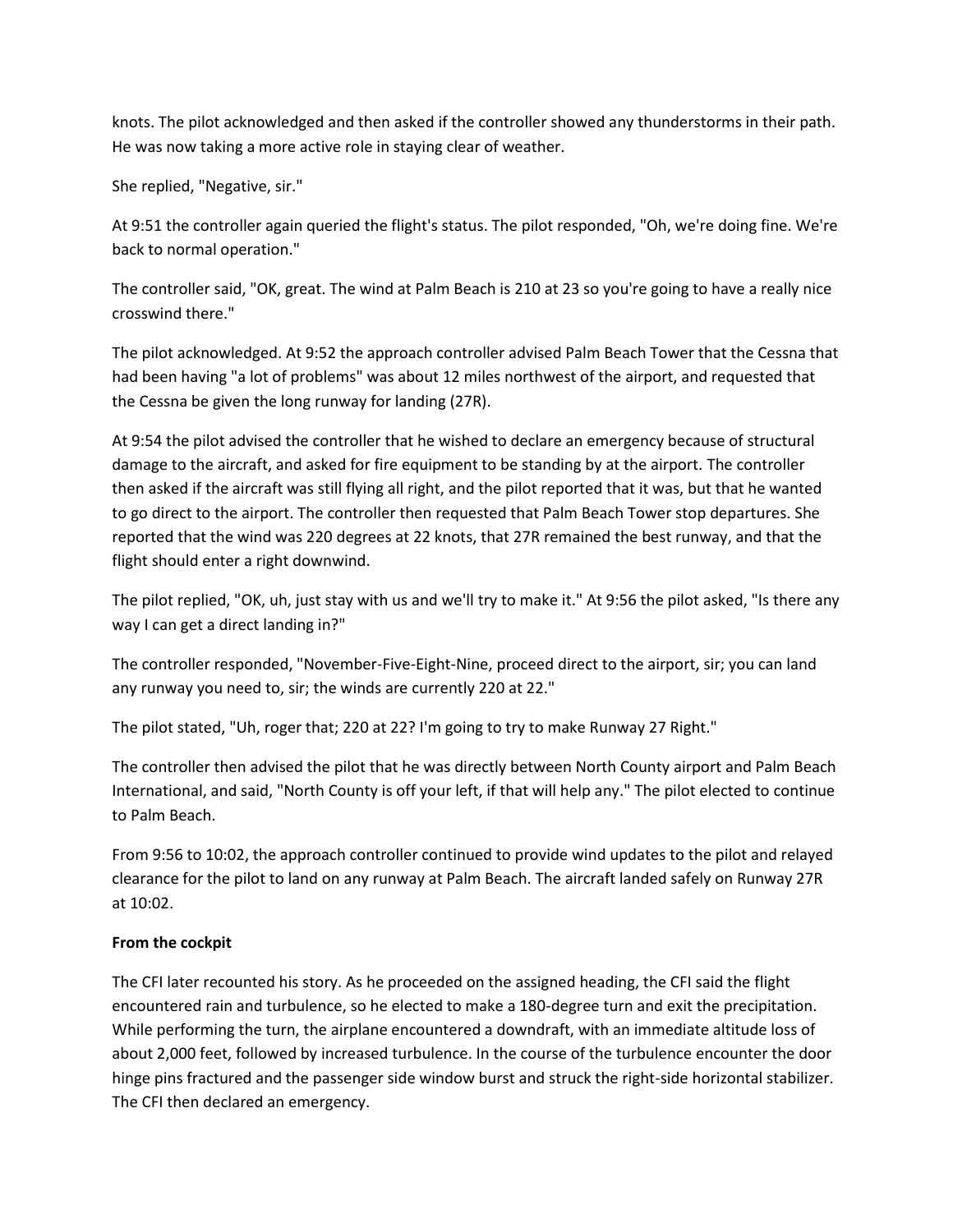The instrument student's view was similar. He remembered that Miami Center said they had five miles of rain to pass through. There was no mention of heavy rain or cells. "After a few bumps," the student said, the instructor took control and began a 180-degree left turn to exit the showers. At about 90 to 120 degrees of turn in 30-degree bank, they encountered strong updrafts and downdrafts, and the airplane went into a 90-degree bank. The right door was blown off the hinges, pushed back about 8 inches, and the window blew out.

They continued flying with the attitude indicator (although the report says HSI, this is unlikely) tumbled, as the instructor finally regained control at 6,000 feet, at which time the attitude indicator [HSI] returned to showing normal wings-level flight. Apparently they encountered more strong turbulence because the Cessna flew out of the storm at a mere 500 feet msl.

# **The weather**

The National Weather Service Radar Summary Chart for 1519Z (10:19 a.m. EST) depicted an area of very light to light intensity echoes over southeast Florida and portions of the Everglades, with another area of strong to very strong echoes extending west-southwestward from the East Coast across central Florida to the north of Lake Okeechobee, into the Gulf of Mexico.

Several areas of intense to extreme intensity echoes were embedded within that area. Another area of echoes extended from the general vicinity of the accident site and eastern Lake Okeechobee northeastward off the coast, where a solid line of heavy to extreme intensity echoes was located. Echo tops in the vicinity of the encounter were identified to 39,000 feet, with cell movement to the northeast.

#### **Commentary**

About three minutes elapsed from when the pilot last asked about the weather until he declared an emergency. During that time the aircraft moved about five miles while the storms were moving at roughly right angles to the flight path. The "hole," such as it was, either filled or moved about four miles. This, in thunderstorm flying, is called threading the needle and should only be attempted with good onboard radar in a heavy aircraft, and most experienced pilots would describe the situation as a sucker hole, especially given the intensity of the storm as evidenced by the cloud tops. The conventional wisdom used by most airlines is to avoid all severe storms by at least 20 miles.

So how did this happen? First, the Cessna crewmembers likely couldn't see the buildups, or they believed that ATC wouldn't let them blunder into a cell. Miami Center is equipped with the latest digital weather display capability, which is designated to show precipitation levels that are now described as "moderate," "heavy," or "extreme." The old terminology described Level 2 through 6 on the National Weather Service VIP (video integrator and processor) scale, but that language is now outdated.

The new radar display is far superior to the old lines and H's that used to grace the Center controller's scopes, but it's not a constant stream of data and it may be up to six minutes old. Not bad, but not perfect for tactical maneuvering in rapidly developing situations as described in this accident. So, small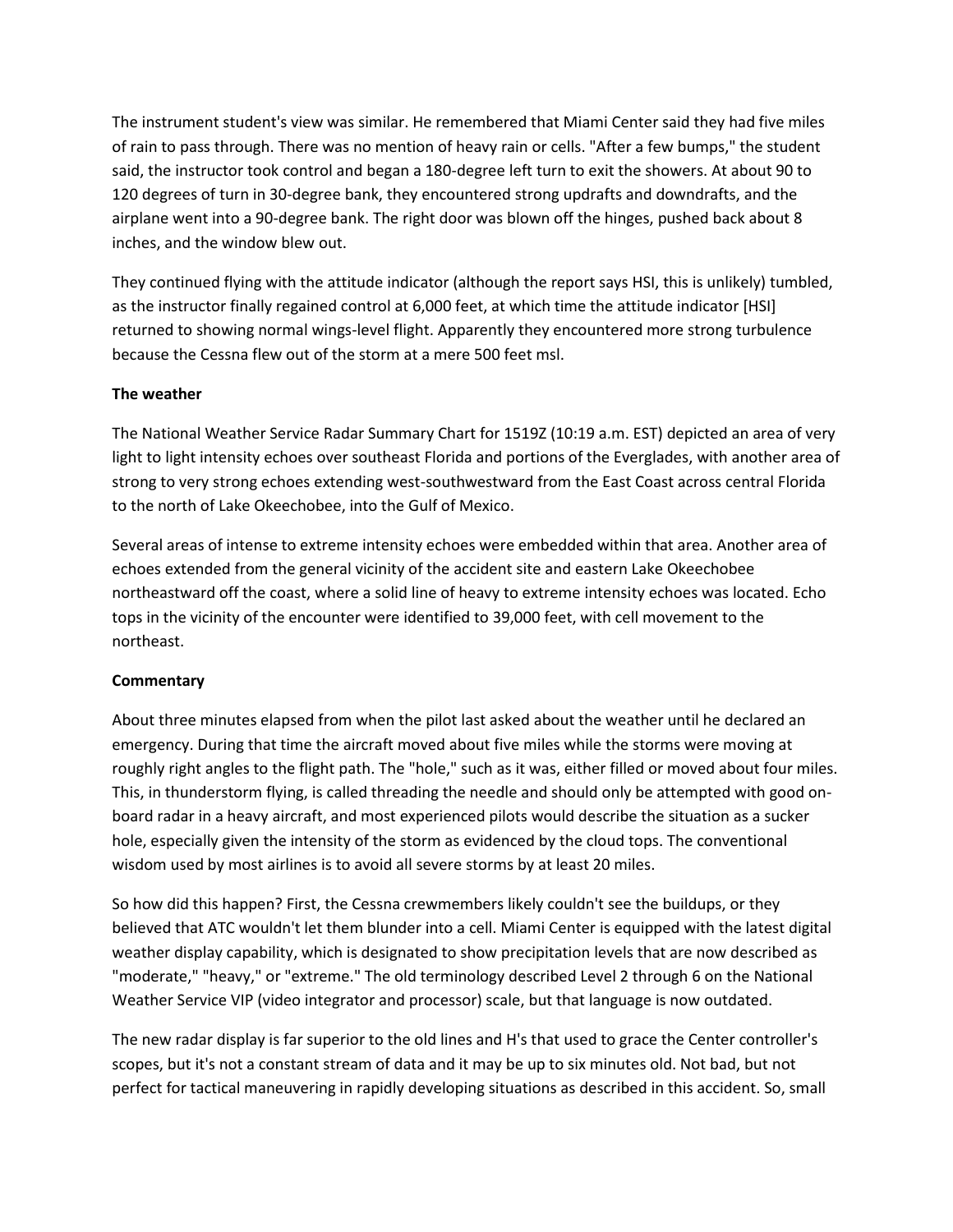holes can close up and, as mentioned previously, they move. A strategic look by the Center controller would have shown the weather to be far less intense to the north and that a deviation of about 50 miles would likely have avoided all the heavy weather. That was probably the best solution other than landing short of the front. This information would have been substantially the same as displayed on the aircraft's datalink receiver.

The NTSB also felt that controller training on the equipment and light-aircraft capabilities had been somewhat lacking. The AOPA Air Safety Foundation is developing a training program for controllers that will be ready for next year's convective season (see ["Thunderstorm Avoidance,](http://www.aopa.org/asf/asfarticles/2006/sp0606.html#thunderstorm)" below).

I will second-guess the CFI slightly, who obviously did a good job getting the aircraft on the ground. Once an aircraft has encountered severe turbulence and if there is visible damage, get on the ground as quickly and gently as you can. The instructor gave the impression after getting things under control that he was doing fine. He said, 'We're back to normal operation.' Structural damage, no matter how slight, is a big deal. In this case it appears that the right door was hanging askew with the window missing. North County airport might have been a more conservative option, assuming the runway and wind considerations were appropriate for the aircraft. You don't want to be shedding pieces of the aircraft while looking for the perfect airport. In some cases, an off-airport landing might make a lot of sense.

This accident raises questions as to how well the pilots understood what was being displayed and how close they could safely maneuver to a powerful and rapidly moving system. According to the CFI, the datalink did not display any heavy or extreme precipitation.

It is said that experience is a tough teacher because she gives the test first and the lesson afterward. Thunderstorms often don't give pilots a second chance.

*Bruce Landsberg is executive director of the AOPA Air Safety Foundation.*

*Links to additional information on thunderstorm avoidance may be foun[d on AOPA Online.](http://www.aopa.org/pilot/links/showlinks.cfm?pubdate=6/1/06)*

# **Thunderstorm Avoidance**

See the AOPA Air Safety Foundation's new online course o[n thunderstorm avoidance](http://www.asf.org/courses/) and remember that learning to fly around thunderstorms in light aircraft is not something learned from a book, online, or an ignorant firsthand encounter. The most experienced guides will approach the big clouds very carefully. The [FAA's Web site](http://www.faasafety.gov/) also has some guidance on thunderstorm flying.